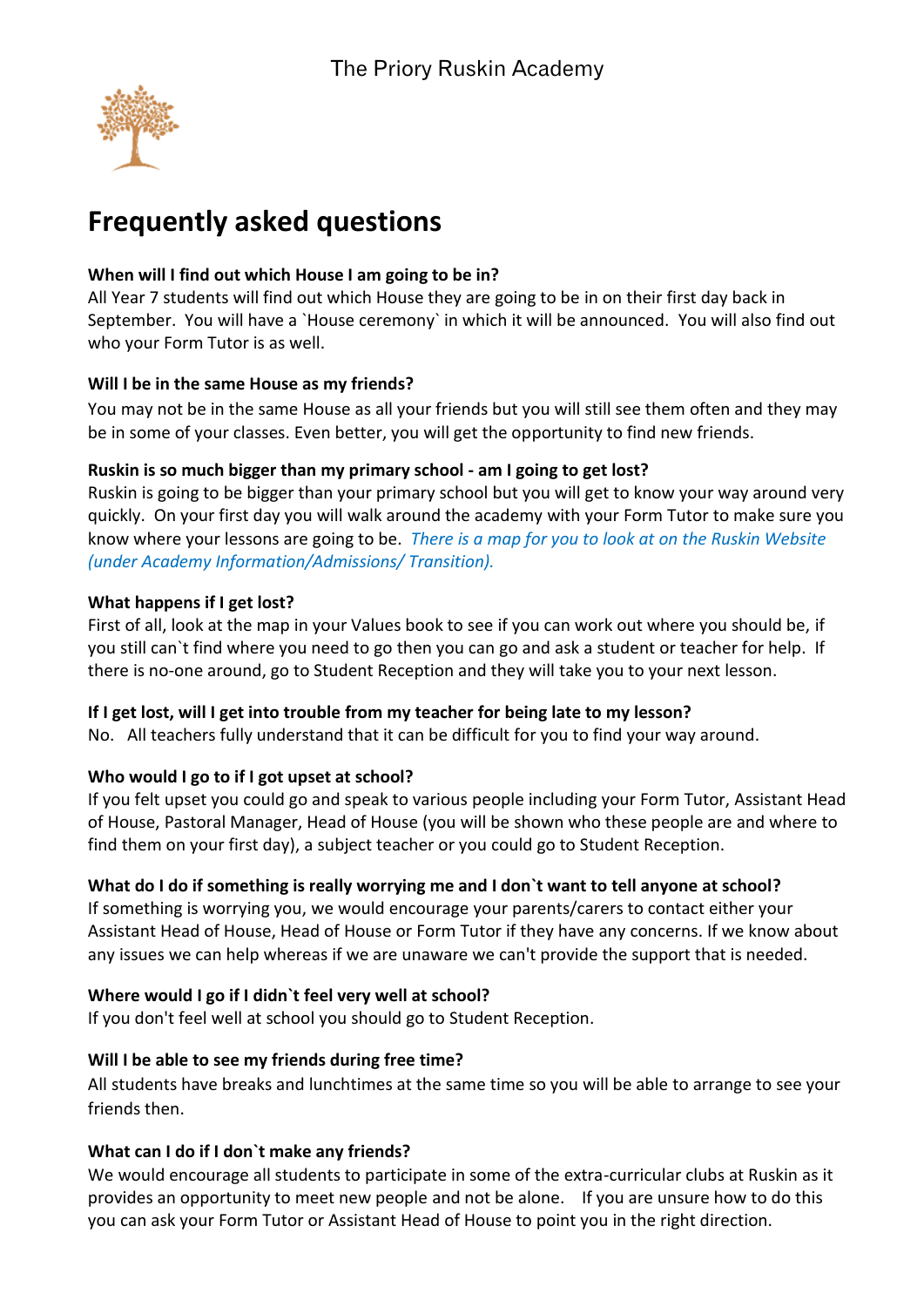

#### **How do I get the badges?**

During your first week at Ruskin you will receive your Ruskin Values book and in there you will have pages that will inform you as to what you need to do to gain your badges for each of the values. It will be explained in full at the start of the year.

## **Can I bring my phone into school?**

Yes you can bring your phone in to school, however, phones must not be seen or used during the academy day. Also, they must be switched off between 8.50am and 3.20pm. If you need to contact home you can go to Student Reception and ask them to do it.

## **Can I bring my scooter in to school?**

No, but you can cycle to school. Please make sure that your bike is in good working order before you cycle to school i.e. check the breaks are working properly, you must have a seat and check your tyres. If you do bring your bike in to school check your bike is locked safely in the bike sheds.

## **Do I need to wear a cycling helmet?**

We encourage all students to wear a cycling helmet no matter how old you are.

## **Do I need my PE kit or Performing Arts kit on my first day?**

No you do not need your PE or Performing Arts kit on your first day. However, after your first day you can check your timetable and see exactly when you need your PE kit and Performing Arts kit. Please make sure your kit is labelled as this will be checked in your first week.

**What do I do if I forget my kit or equipment?** If there is someone at home, you can ask Student Reception to call home for you and ask someone to bring in your kit before your lesson. However, if this is not possible, you should visit your teacher before the lesson and explain/apologise for your mistake. **Will I get told off?** You will be allowed time to settle in to routines so you will find teachers are understanding. If you keep on forgetting equipment, there may be a sanction, like losing some free time, so it is worth getting organised right from the start.

# **Do I need to bring any money to school?**

There is no requirement for you to bring money to school. You will have your thumb scanned on your first day and all payments at school will be made using your thumb.

# **How do I put money on to my online money account in school?**

There is a payment machine in school where you can put cash onto your account (Student Reception and in the Spine block) but it is often busy so we would advise it is all done online via `SIMS pay`. *For further guidance on this, please visit Ruskin Website/Admissions/Transition.* 

# **I have a food intolerance – do I need to tell anyone?**

Yes, but please contact the academy to discuss your particular requirements.

# **Can I go to the toilet during lesson time?**

You should try to use the toilet before/after lessons and during break times to avoid disrupting your learning. If you have a medical condition which requires you to use the toilet more regularly, please inform Student Reception and they will issue you with a Toilet Pass.